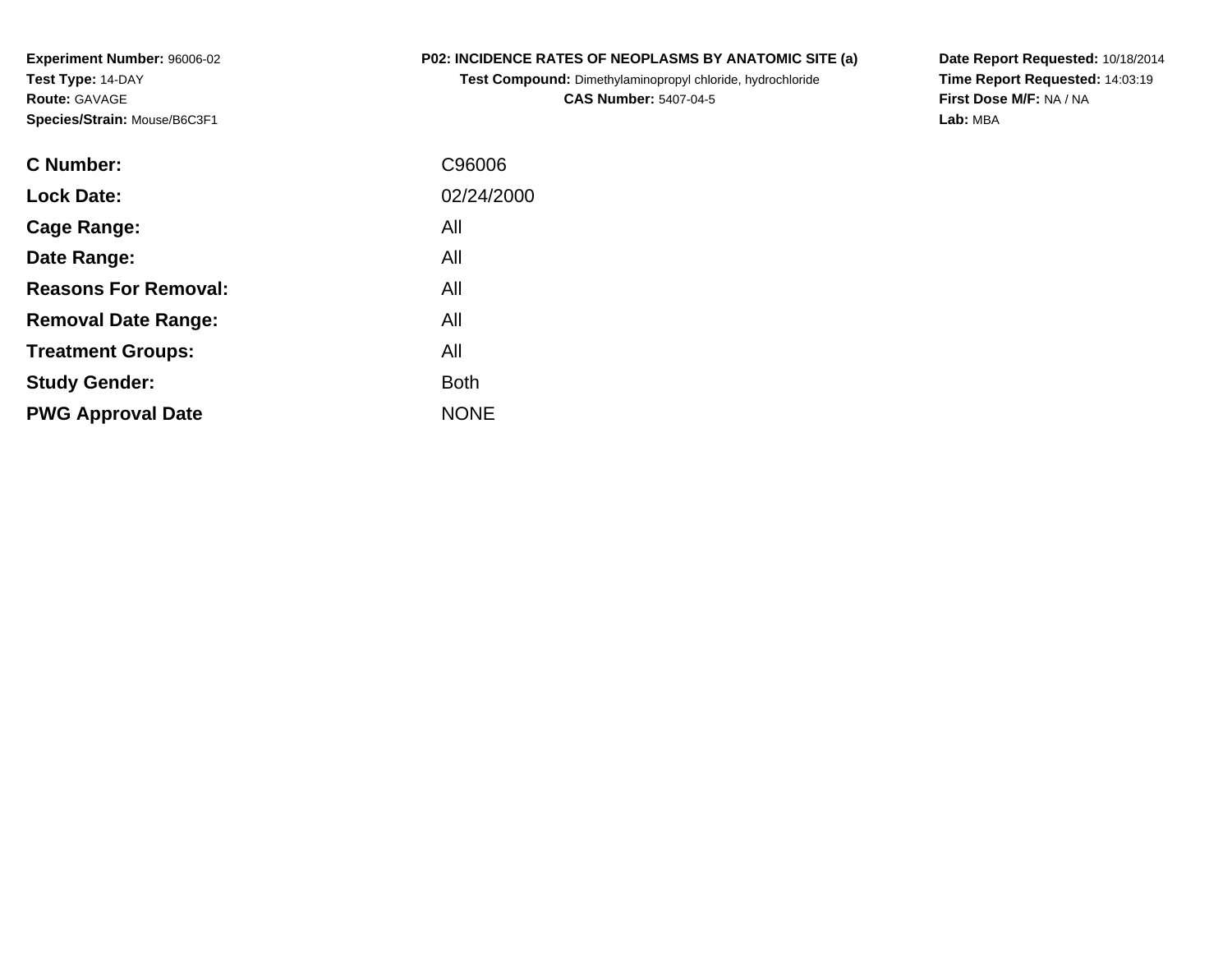| Experiment Number: 96006-02                              | P02: INCIDENCE RATES OF NEOPLASMS BY ANATOMIC SITE (a)                                        | Date Report Requested: 10/18/2014                       |                      |          |                 |                     |  |  |  |
|----------------------------------------------------------|-----------------------------------------------------------------------------------------------|---------------------------------------------------------|----------------------|----------|-----------------|---------------------|--|--|--|
| Test Type: 14-DAY                                        | Time Report Requested: 14:03:19<br>Test Compound: Dimethylaminopropyl chloride, hydrochloride |                                                         |                      |          |                 |                     |  |  |  |
| Route: GAVAGE                                            |                                                                                               | First Dose M/F: NA / NA<br><b>CAS Number: 5407-04-5</b> |                      |          |                 |                     |  |  |  |
| Species/Strain: Mouse/B6C3F1                             |                                                                                               |                                                         |                      | Lab: MBA |                 |                     |  |  |  |
| <b>B6C3F1 Mouse MALE</b>                                 | <b>VEHICLE CONTROL</b>                                                                        | 6.25<br><b>MG/KG</b>                                    | <b>MG/KG</b><br>12.5 | 25 MG/KG | <b>50 MG/KG</b> | <b>MG/KG</b><br>100 |  |  |  |
| <b>Disposition Summary</b>                               |                                                                                               |                                                         |                      |          |                 |                     |  |  |  |
| <b>Animals Initially In Study</b><br><b>Early Deaths</b> | $5\phantom{.0}$                                                                               | 5                                                       | 5                    | 5        | 5               | ${\bf 5}$           |  |  |  |
| <b>Survivors</b>                                         |                                                                                               |                                                         |                      |          |                 |                     |  |  |  |
| <b>Terminal Sacrifice</b>                                | ${\bf 5}$                                                                                     | 5                                                       | $\sqrt{5}$           | 5        | 5               | ${\bf 5}$           |  |  |  |
| <b>Animals Examined Microscopically</b>                  |                                                                                               |                                                         |                      |          |                 | 1                   |  |  |  |
| <b>ALIMENTARY SYSTEM</b><br>None                         |                                                                                               |                                                         |                      |          |                 |                     |  |  |  |
| CARDIOVASCULAR SYSTEM<br>None                            |                                                                                               |                                                         |                      |          |                 |                     |  |  |  |
| <b>ENDOCRINE SYSTEM</b><br>None                          |                                                                                               |                                                         |                      |          |                 |                     |  |  |  |
| <b>GENERAL BODY SYSTEM</b><br>None                       |                                                                                               |                                                         |                      |          |                 |                     |  |  |  |
| <b>GENITAL SYSTEM</b><br>Seminal Vesicle                 | (0)                                                                                           | (0)                                                     | (0)                  | (0)      | (0)             | (1)                 |  |  |  |
| HEMATOPOIETIC SYSTEM<br>None                             |                                                                                               |                                                         |                      |          |                 |                     |  |  |  |
| <b>INTEGUMENTARY SYSTEM</b><br>None                      |                                                                                               |                                                         |                      |          |                 |                     |  |  |  |
| MUSCULOSKELETAL SYSTEM<br>None                           |                                                                                               |                                                         |                      |          |                 |                     |  |  |  |
| <b>NERVOUS SYSTEM</b><br>None                            |                                                                                               |                                                         |                      |          |                 |                     |  |  |  |

a - Number of animals examined microscopically at site and number of animals with lesion

b - Primary tumors: all tumors except metastatic tumors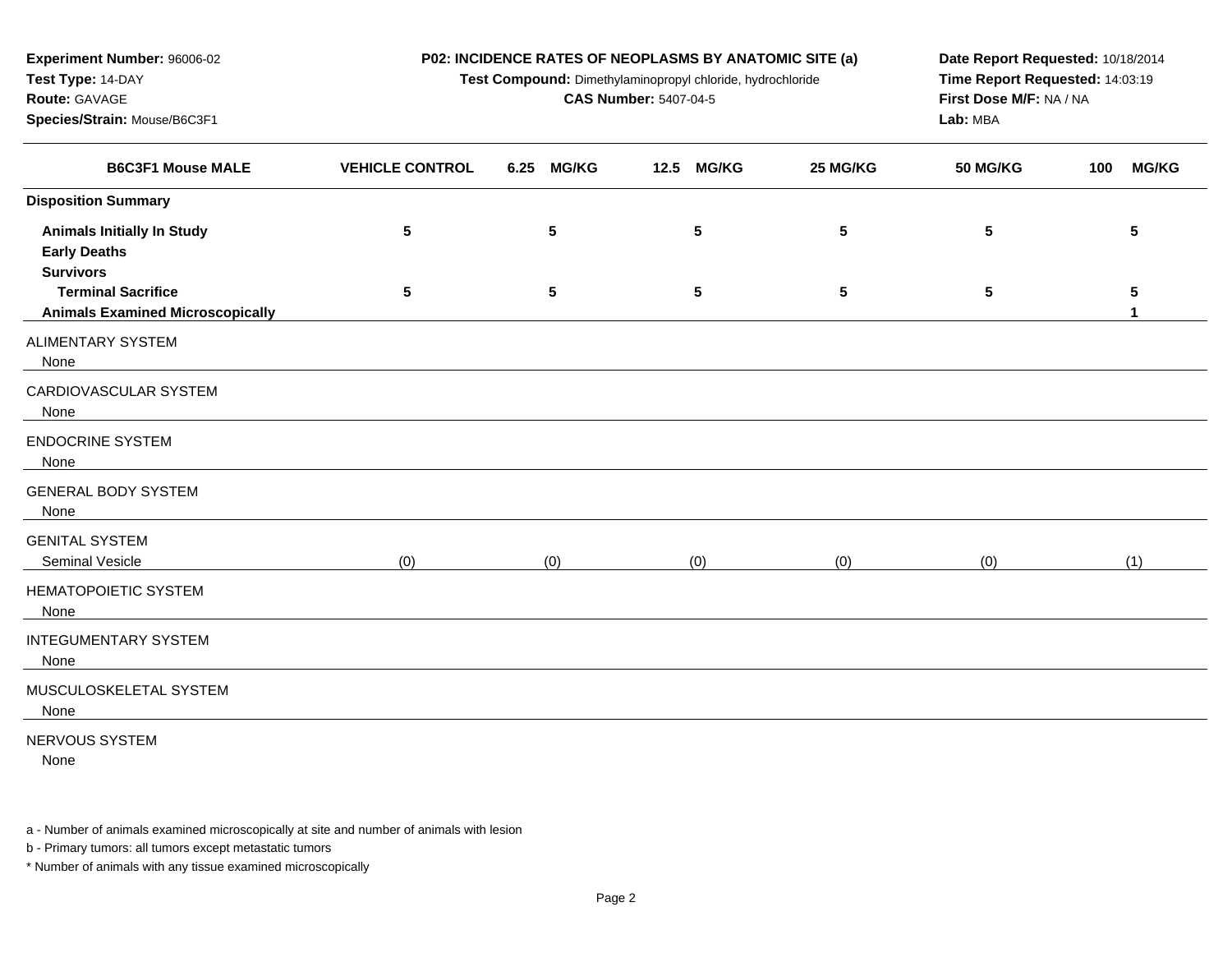| Experiment Number: 96006-02<br>Test Type: 14-DAY<br><b>Route: GAVAGE</b><br>Species/Strain: Mouse/B6C3F1 |                        |                      | <b>P02: INCIDENCE RATES OF NEOPLASMS BY ANATOMIC SITE (a)</b><br>Test Compound: Dimethylaminopropyl chloride, hydrochloride<br><b>CAS Number: 5407-04-5</b> |          | Date Report Requested: 10/18/2014<br>Time Report Requested: 14:03:19<br>First Dose M/F: NA / NA<br>Lab: MBA |                     |  |  |
|----------------------------------------------------------------------------------------------------------|------------------------|----------------------|-------------------------------------------------------------------------------------------------------------------------------------------------------------|----------|-------------------------------------------------------------------------------------------------------------|---------------------|--|--|
| <b>B6C3F1 Mouse MALE</b>                                                                                 | <b>VEHICLE CONTROL</b> | <b>MG/KG</b><br>6.25 | <b>MG/KG</b><br>12.5                                                                                                                                        | 25 MG/KG | <b>50 MG/KG</b>                                                                                             | <b>MG/KG</b><br>100 |  |  |
| <b>RESPIRATORY SYSTEM</b><br>None                                                                        |                        |                      |                                                                                                                                                             |          |                                                                                                             |                     |  |  |
| <b>SPECIAL SENSES SYSTEM</b><br>None                                                                     |                        |                      |                                                                                                                                                             |          |                                                                                                             |                     |  |  |
| URINARY SYSTEM<br>None                                                                                   |                        |                      |                                                                                                                                                             |          |                                                                                                             |                     |  |  |

a - Number of animals examined microscopically at site and number of animals with lesion

b - Primary tumors: all tumors except metastatic tumors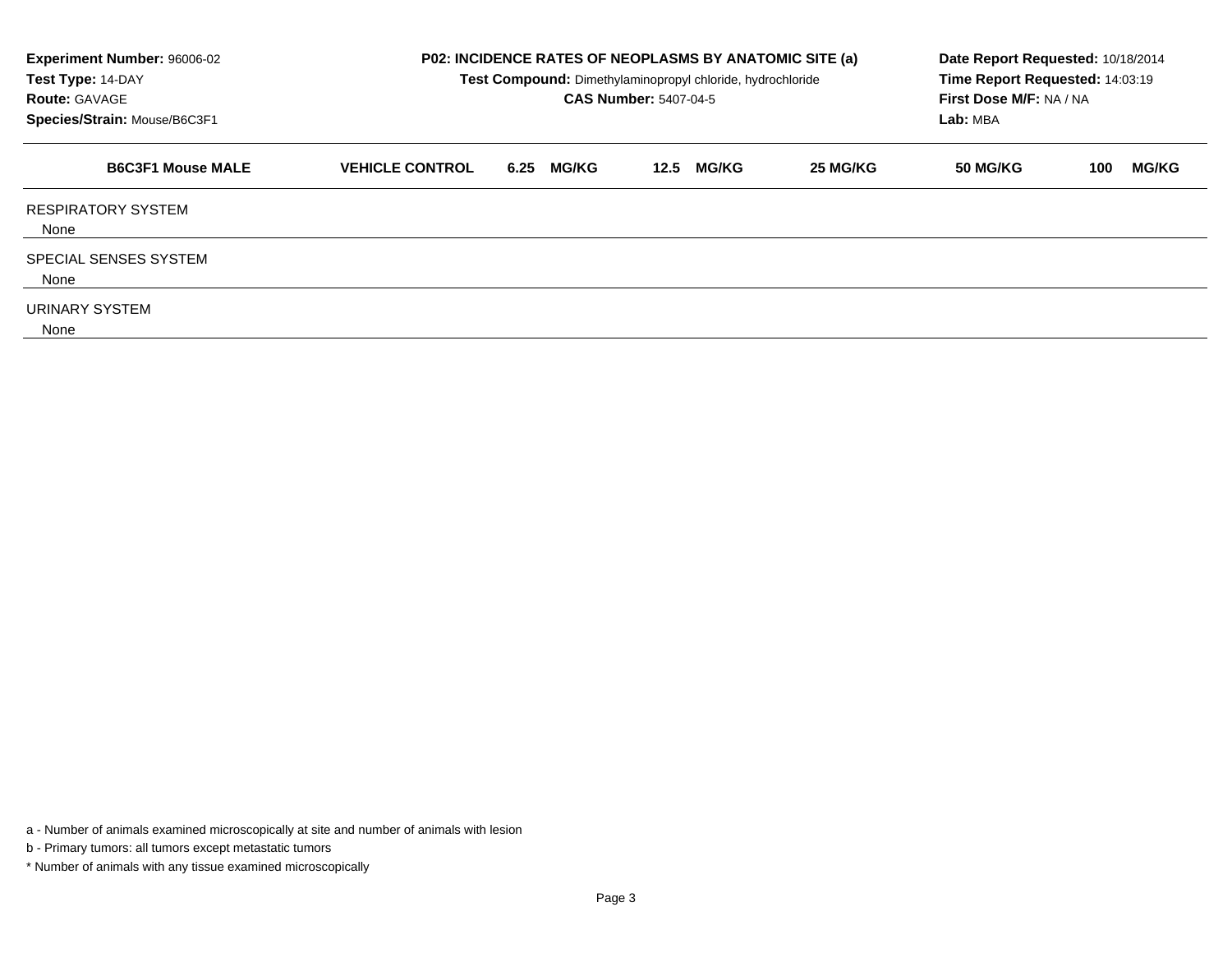| <b>Experiment Number: 96006-02</b><br>Test Type: 14-DAY<br>Route: GAVAGE<br>Species/Strain: Mouse/B6C3F1 |                        |      | <b>CAS Number: 5407-04-5</b> |      | Test Compound: Dimethylaminopropyl chloride, hydrochloride | P02: INCIDENCE RATES OF NEOPLASMS BY ANATOMIC SITE (a) | Date Report Requested: 10/18/2014<br>Time Report Requested: 14:03:19<br>First Dose M/F: NA / NA<br>Lab: MBA |     |              |
|----------------------------------------------------------------------------------------------------------|------------------------|------|------------------------------|------|------------------------------------------------------------|--------------------------------------------------------|-------------------------------------------------------------------------------------------------------------|-----|--------------|
| <b>B6C3F1 Mouse MALE</b>                                                                                 | <b>VEHICLE CONTROL</b> | 6.25 | <b>MG/KG</b>                 | 12.5 | <b>MG/KG</b>                                               | 25 MG/KG                                               | <b>50 MG/KG</b>                                                                                             | 100 | <b>MG/KG</b> |
| <b>Tumor Summary for MALE</b>                                                                            |                        |      |                              |      |                                                            |                                                        |                                                                                                             |     |              |
| <b>Total Animals with Primary Neoplasms (b)</b><br><b>Total Primary Neoplasms</b>                        |                        |      |                              |      |                                                            |                                                        |                                                                                                             |     |              |
| <b>Total Animals with Benign Neoplasms</b><br><b>Total Benign Neoplasms</b>                              |                        |      |                              |      |                                                            |                                                        |                                                                                                             |     |              |
| <b>Total Animals with Malignant Neoplasms</b><br><b>Total Malignant Neoplasms</b>                        |                        |      |                              |      |                                                            |                                                        |                                                                                                             |     |              |
| <b>Total Animals with Metastatic Neoplasms</b><br><b>Total Metastatic Neoplasms</b>                      |                        |      |                              |      |                                                            |                                                        |                                                                                                             |     |              |
| <b>Total Animals with Malignant Neoplasms</b><br><b>Uncertain Primary Site</b>                           |                        |      |                              |      |                                                            |                                                        |                                                                                                             |     |              |
| Total Animals with Neoplasms Uncertain -<br><b>Benign or Malignant</b>                                   |                        |      |                              |      |                                                            |                                                        |                                                                                                             |     |              |
| <b>Total Uncertain Neoplasms</b>                                                                         |                        |      |                              |      |                                                            |                                                        |                                                                                                             |     |              |

\*\*\*END OF MALE DATA\*\*\*

a - Number of animals examined microscopically at site and number of animals with lesion

b - Primary tumors: all tumors except metastatic tumors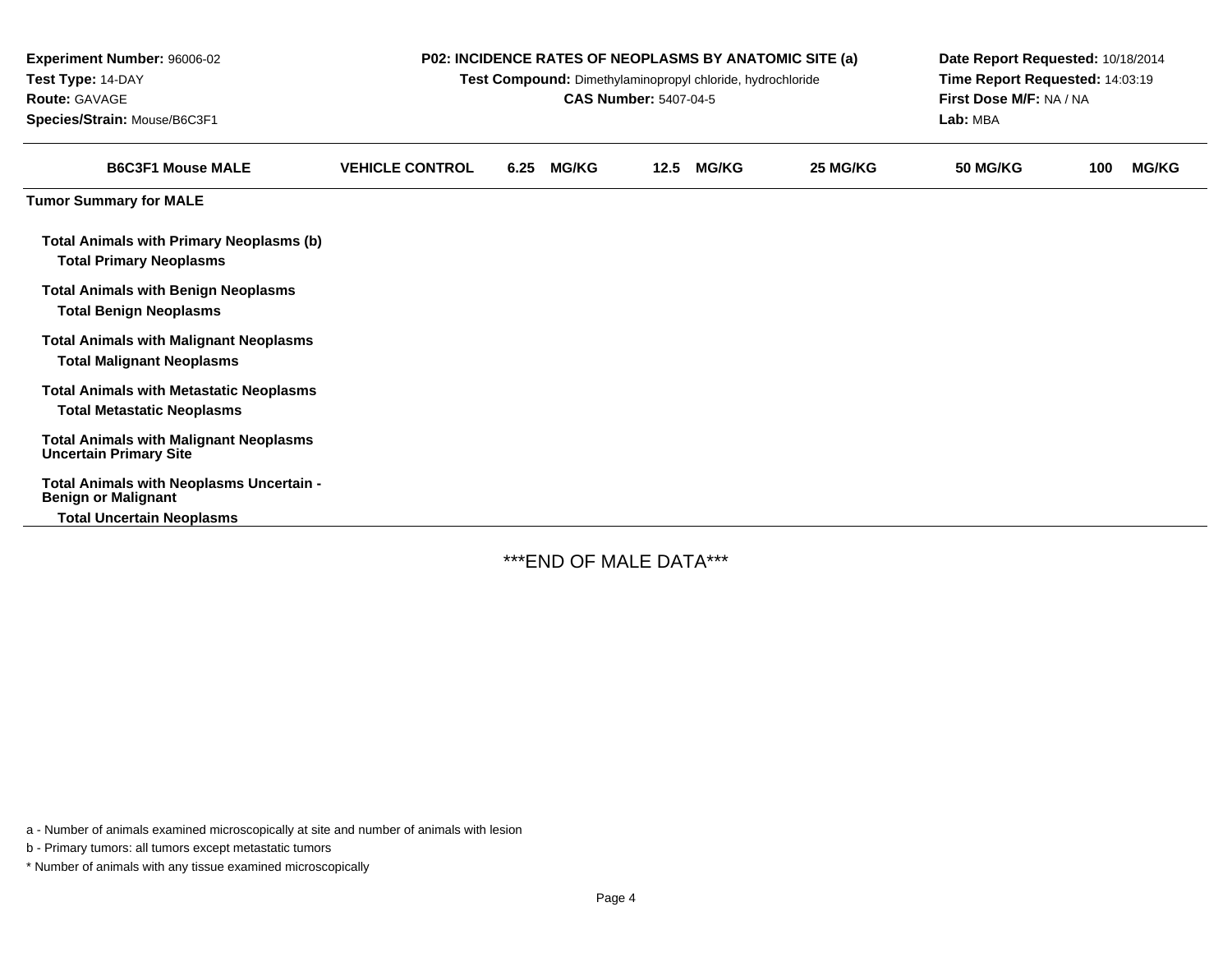| Test Type: 14-DAY<br>Route: GAVAGE                                   | Test Compound: Dimethylaminopropyl chloride, hydrochloride | Time Report Requested: 14:03:19<br>First Dose M/F: NA / NA |                      |          |                 |                     |
|----------------------------------------------------------------------|------------------------------------------------------------|------------------------------------------------------------|----------------------|----------|-----------------|---------------------|
| Species/Strain: Mouse/B6C3F1<br><b>B6C3F1 Mouse FEMALE</b>           |                                                            | <b>CAS Number: 5407-04-5</b>                               | Lab: MBA             |          |                 |                     |
|                                                                      | <b>VEHICLE CONTROL</b>                                     | <b>MG/KG</b><br>6.25                                       | <b>MG/KG</b><br>12.5 | 25 MG/KG | <b>50 MG/KG</b> | <b>MG/KG</b><br>100 |
| <b>Disposition Summary</b>                                           |                                                            |                                                            |                      |          |                 |                     |
| <b>Animals Initially In Study</b><br><b>Early Deaths</b>             | $5\phantom{.0}$                                            | $5\phantom{.0}$                                            | 5                    | 5        | $5\phantom{.0}$ | 5                   |
| <b>Natural Death</b><br><b>Survivors</b>                             | $\mathbf{1}$                                               |                                                            |                      |          |                 |                     |
| <b>Terminal Sacrifice</b><br><b>Animals Examined Microscopically</b> | 4                                                          | $5\phantom{.0}$                                            | $\sqrt{5}$           | 5        | $5\phantom{.0}$ | 5                   |
| <b>ALIMENTARY SYSTEM</b><br>None                                     |                                                            |                                                            |                      |          |                 |                     |
| CARDIOVASCULAR SYSTEM<br>None                                        |                                                            |                                                            |                      |          |                 |                     |
| <b>ENDOCRINE SYSTEM</b><br>None                                      |                                                            |                                                            |                      |          |                 |                     |
| <b>GENERAL BODY SYSTEM</b><br>None                                   |                                                            |                                                            |                      |          |                 |                     |
| <b>GENITAL SYSTEM</b><br>None                                        |                                                            |                                                            |                      |          |                 |                     |
| <b>HEMATOPOIETIC SYSTEM</b><br>None                                  |                                                            |                                                            |                      |          |                 |                     |
| <b>INTEGUMENTARY SYSTEM</b><br>None                                  |                                                            |                                                            |                      |          |                 |                     |
| MUSCULOSKELETAL SYSTEM<br>None                                       |                                                            |                                                            |                      |          |                 |                     |
| NERVOUS SYSTEM                                                       |                                                            |                                                            |                      |          |                 |                     |

**P02: INCIDENCE RATES OF NEOPLASMS BY ANATOMIC SITE (a)**

**Date Report Requested:** 10/18/2014

a - Number of animals examined microscopically at site and number of animals with lesion

b - Primary tumors: all tumors except metastatic tumors

**Experiment Number:** 96006-02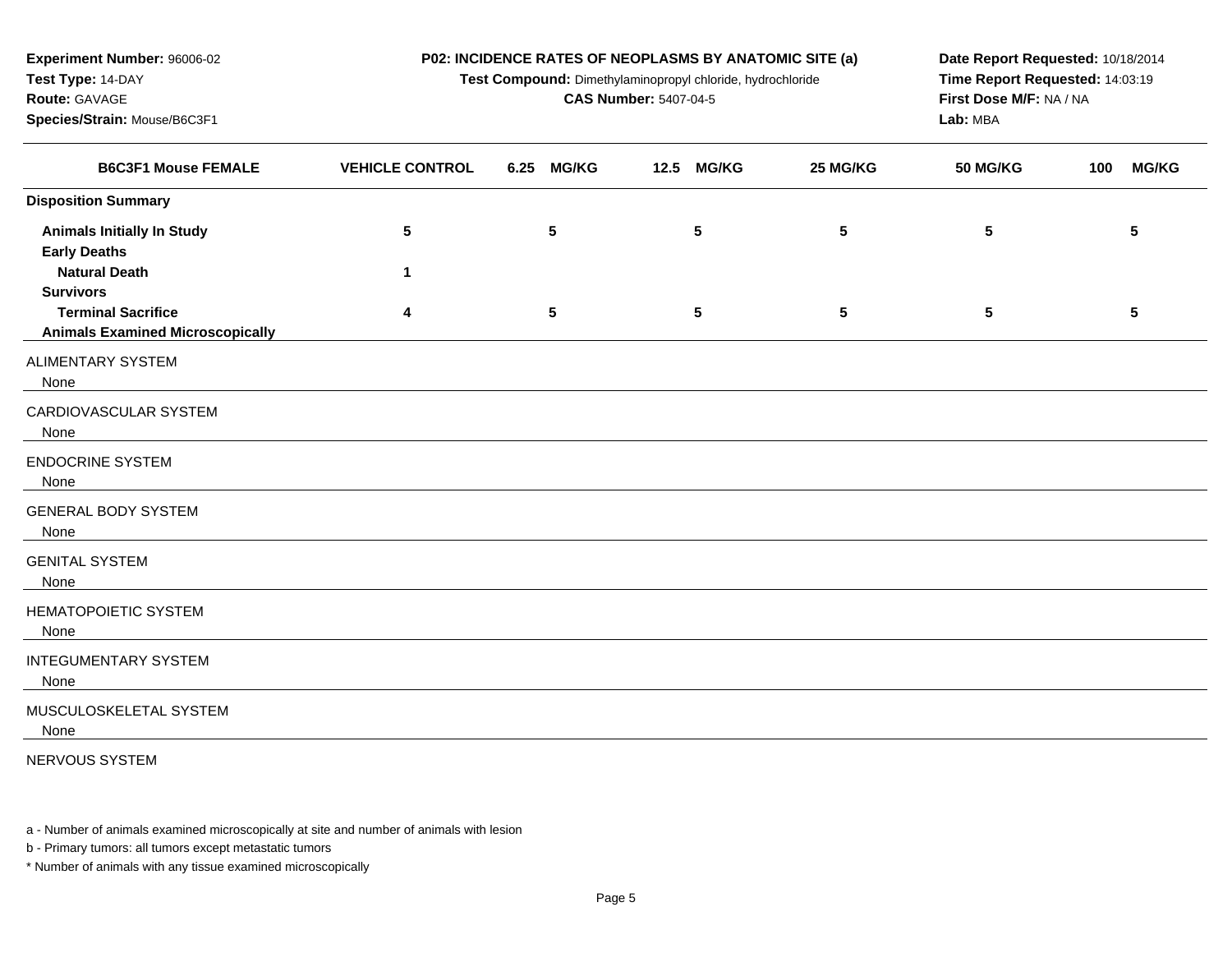| Experiment Number: 96006-02<br>Test Type: 14-DAY<br><b>Route: GAVAGE</b><br>Species/Strain: Mouse/B6C3F1 |                        |                      | <b>P02: INCIDENCE RATES OF NEOPLASMS BY ANATOMIC SITE (a)</b><br>Date Report Requested: 10/18/2014<br>Time Report Requested: 14:03:19<br>Test Compound: Dimethylaminopropyl chloride, hydrochloride<br>First Dose M/F: NA / NA<br><b>CAS Number: 5407-04-5</b><br>Lab: MBA |          |                 |                     |  |
|----------------------------------------------------------------------------------------------------------|------------------------|----------------------|----------------------------------------------------------------------------------------------------------------------------------------------------------------------------------------------------------------------------------------------------------------------------|----------|-----------------|---------------------|--|
| <b>B6C3F1 Mouse FEMALE</b>                                                                               | <b>VEHICLE CONTROL</b> | <b>MG/KG</b><br>6.25 | <b>MG/KG</b><br>12.5                                                                                                                                                                                                                                                       | 25 MG/KG | <b>50 MG/KG</b> | <b>MG/KG</b><br>100 |  |
| None                                                                                                     |                        |                      |                                                                                                                                                                                                                                                                            |          |                 |                     |  |
| <b>RESPIRATORY SYSTEM</b><br>None                                                                        |                        |                      |                                                                                                                                                                                                                                                                            |          |                 |                     |  |
| SPECIAL SENSES SYSTEM<br>None                                                                            |                        |                      |                                                                                                                                                                                                                                                                            |          |                 |                     |  |
| URINARY SYSTEM<br>None                                                                                   |                        |                      |                                                                                                                                                                                                                                                                            |          |                 |                     |  |

a - Number of animals examined microscopically at site and number of animals with lesion

b - Primary tumors: all tumors except metastatic tumors